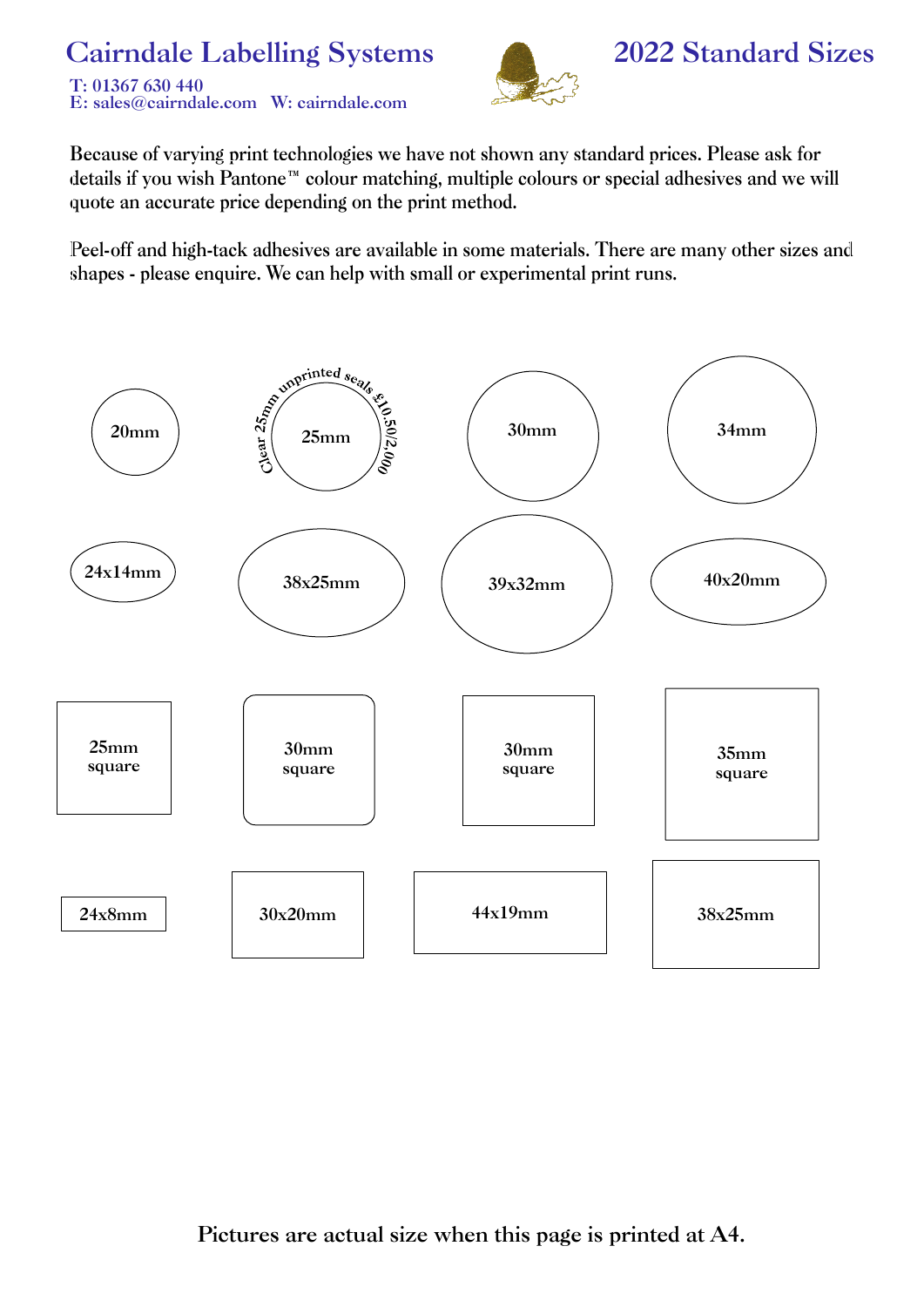## **Cairndale Labelling Systems**





### 2022 Standard Sizes

Because of varying print technologies we have not shown any standard prices. Please ask for details if you wish Pantone<sup>™</sup> colour matching, multiple colours or special adhesives and we will quote an accurate price depending on the print method.

Peel-off and high-tack adhesives are available in some materials. There are many other sizes and shapes please enquire. We can help with small or experimental print runs.

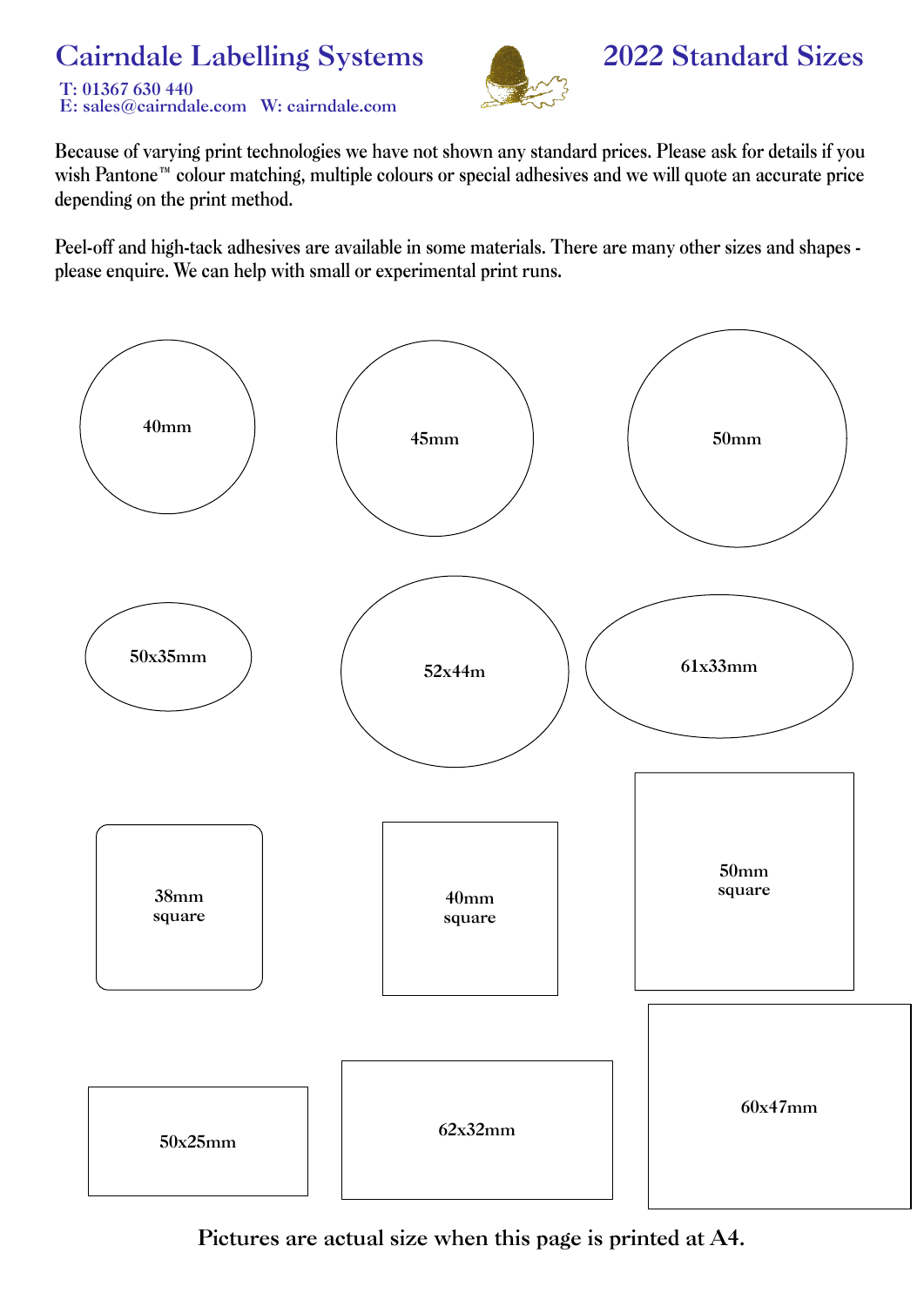# **Cairndale Labelling Systems**

T: 01367 630 440 E: sales@cairndale.com W: cairndale.com



### 2022 Standard Sizes

Because of varying print technologies we have not shown any standard prices. Please ask for details if you wish Pantone™ colour matching, multiple colours or special adhesives and we will quote an accurate price depending on the print method.

Peel-off and high-tack adhesives are available in some materials. There are many other sizes and shapes - please enquire. We can help with small or experimental print runs.